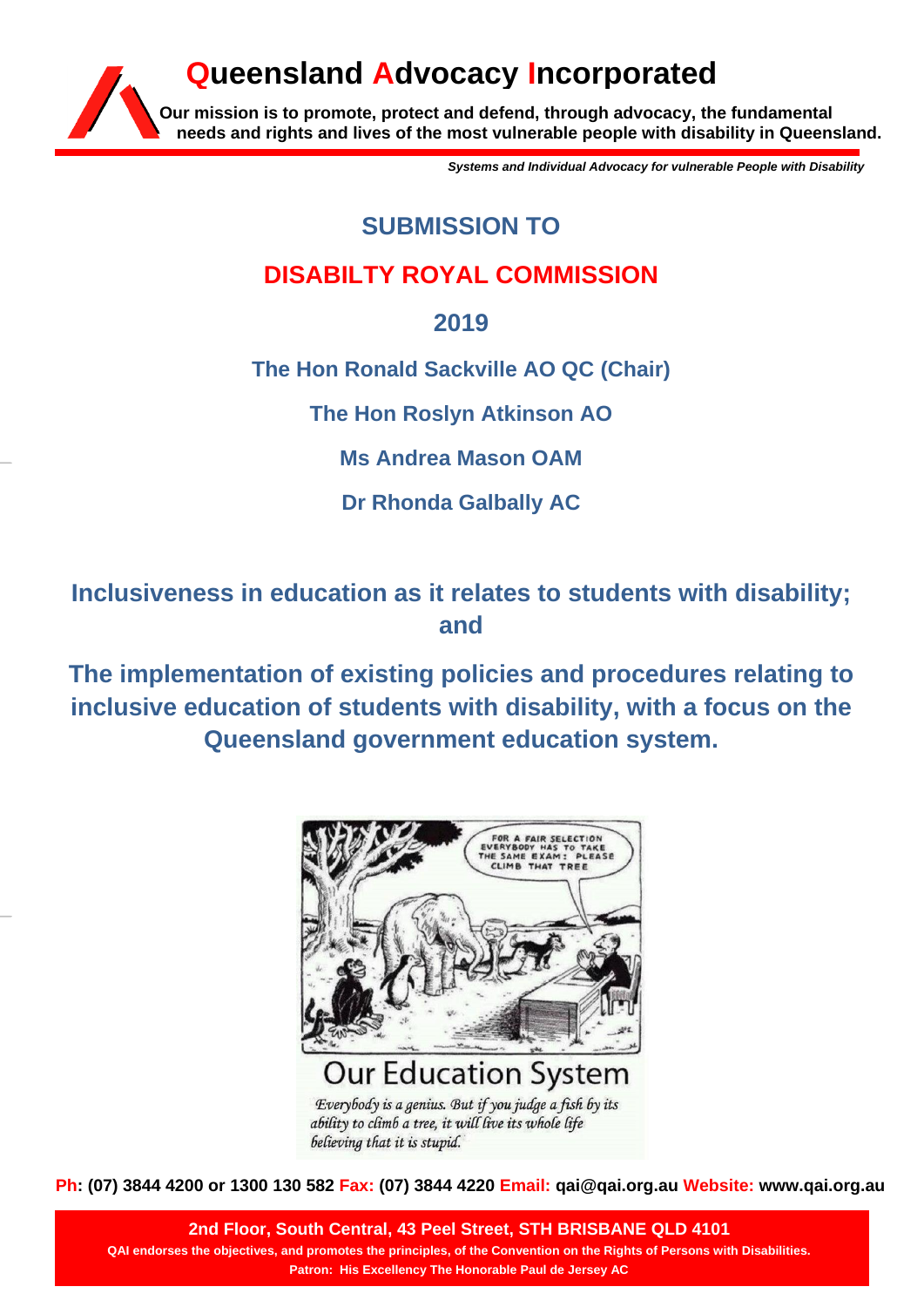### **About Queensland Advocacy Incorporated**

Queensland Advocacy Incorporated (QAI) is an independent, community-based systems and individual advocacy organisation and a community legal service for people with disability. Our mission is to promote, protect and defend, through systems and individual advocacy, the fundamental needs and rights and lives of the most vulnerable people with disability in Queensland.

QAI has an exemplary track record of effective systems advocacy, with thirty years' experience advocating for systems change, through campaigns directed to attitudinal, law and policy reform and by supporting the development of a range of advocacy initiatives in this state. We have provided, for over a decade, highly in-demand individual advocacy through our individual advocacy services – the Human Rights Legal Service, the Mental Health Legal Service and the Justice Support Program and more recently the National Disability Insurance Scheme Appeals Support Program and NDIS Decision Support Pilot.

In the past QAI has offered submissions about the draft Education (Strengthening Discipline in State Schools) Amendment Bill 2013 (the Bill) with an earnest plea to reconsider and reject the proposed amendment. Notwithstanding the passage of this Bill in 2013, it was and still remains the view of QAI that for many students with disabilities and indeed many other students who become disengaged with the education system, the amendment was regressive and counter-productive with long term consequences that could affect family functioning and juvenile justice. QAI was and remains a member of the Civil Society collective that produced "Disability Rights Now", Civil Society Report to the United Nations on the Rights of Persons with Disabilities, August 2012 – the Shadow Report on Australia's implementation of the CRPD. In particular, QAI presented considerable evidence regarding the status of students with disabilities in Queensland.

In the absence of formalised advocacy support for students with disabilities and their families, QAI has endeavoured over the past 8 years to provide information, advice and or referral to parents on a range of issues for students with disabilities including enrolment, the use of restrictive practices, bullying and victimisation, lack of support within schools and for schools, segregation and rejection by schools and teachers including principals, physical abuse by teachers and or principals, accommodations and learning support, inclusive child care and kindergarten, bureaucratic buckpassing, and funding for local OSHC.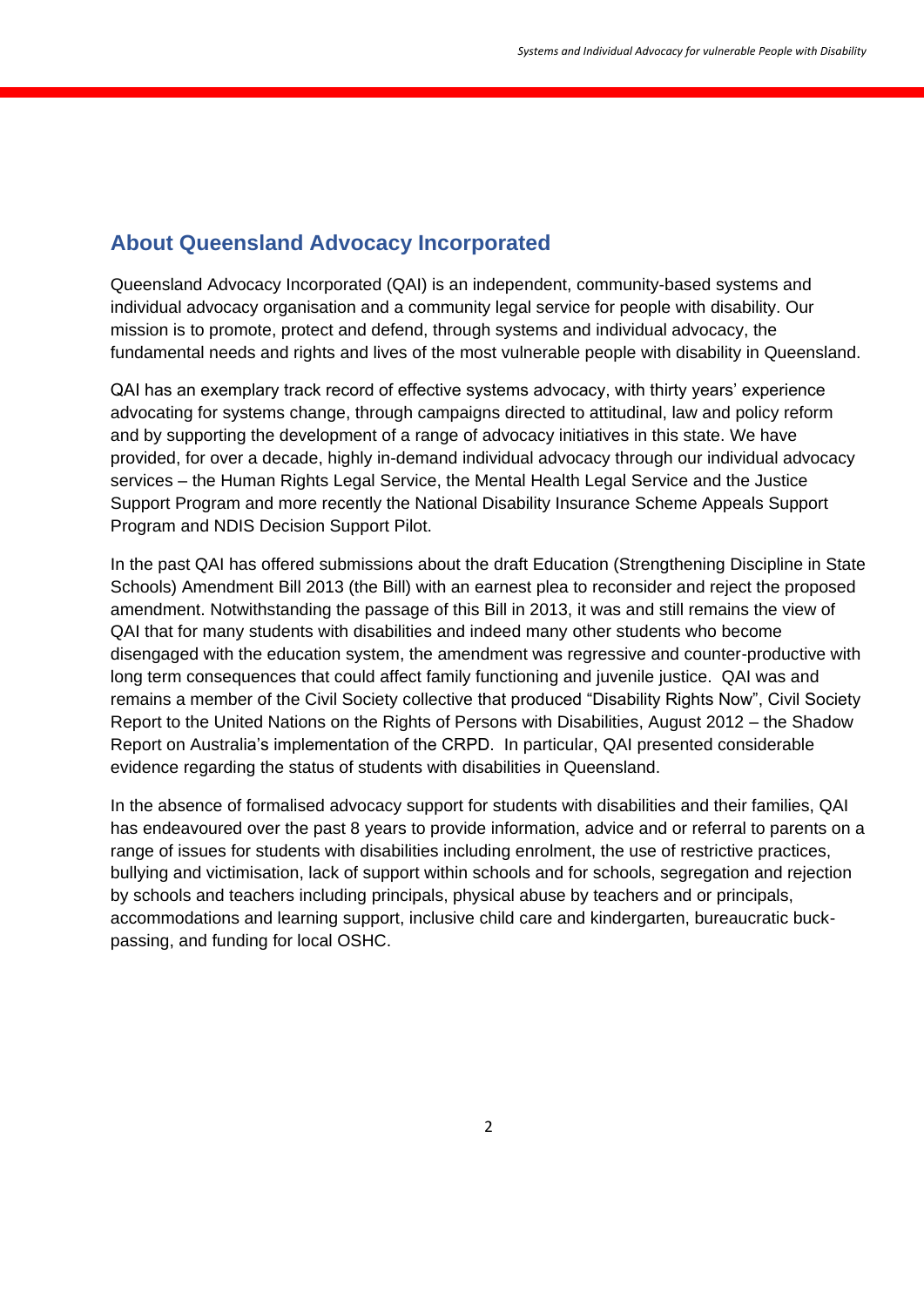# **Table of Contents**

| Strategies systemically employed by schools to be 'rid' of Students with Disabilities10                                                                                       |  |
|-------------------------------------------------------------------------------------------------------------------------------------------------------------------------------|--|
|                                                                                                                                                                               |  |
|                                                                                                                                                                               |  |
|                                                                                                                                                                               |  |
| Addendum 1: QAI submission to Department of Education Disability Review Response Plan 'Every<br>Student with Disability Succeeding'                                           |  |
| Attachment A. RTI document "School Disciplinary Absences by Reason and Type                                                                                                   |  |
| Addendum 2. QAI submission to Amendment to Education (General Provisions) Act 2006 (Qld) by<br>Education (Strengthening Discipline in State Schools) Amendment Act 2013 (Qld) |  |
| Attachment B. "Small Choice in Rotten Apples", Qld. Parents for People with a Disability, 2003                                                                                |  |
| Attachment C. QAI Position Statement on the Use of Restrictive Practices on People with Disability                                                                            |  |
| Attachment D. QAI Fact Sheet 7 UNCAT Treatment of Persons with Disability: Restrictive Practice<br>and Involuntary Treatment 2014                                             |  |
| Attachment E. MAPA used on Queensland primary school student                                                                                                                  |  |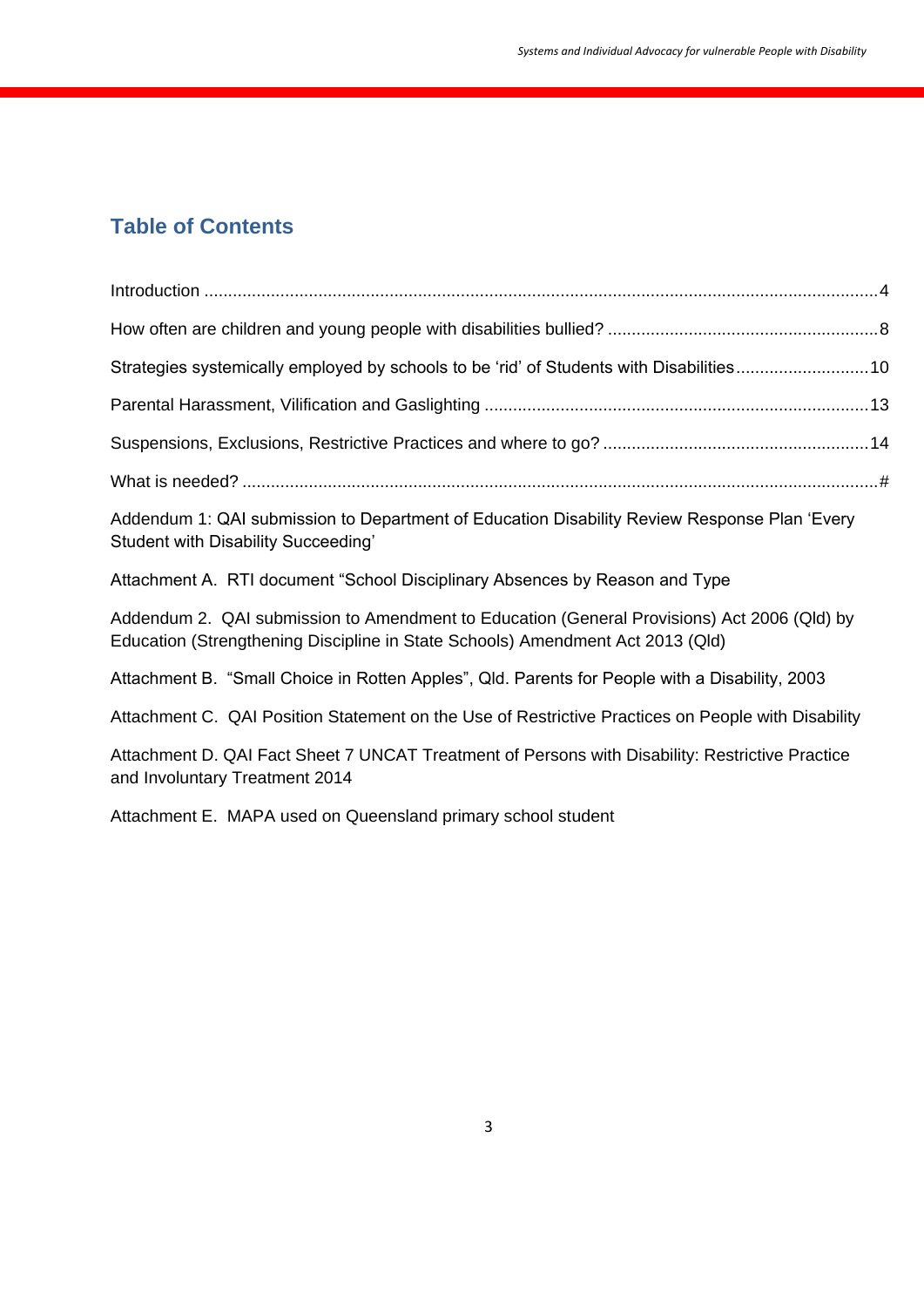### **Introduction**

Queensland Advocacy Incorporated welcomes the Disability Royal Commission's focus on the education of students with disability – for most people school life sets the foundations for their future prospects and life opportunities.

This is especially so for students with disability, with the quality and inclusivity of their education a critical indicator to either a life as an equal citizen or to a pathway to marginalisation, potential criminalisation and or indefinite detention. It is possibly the most crucial point in the life of a young person with disability.

As a systemic and individual advocacy organisation and specialist community legal centre, working with and for people with disability and mental health issues, we recognise a commonality being a paucity of reasonable educational experiences and learning outcomes. This is particularly evident with clients of our Justice Support Program, which supports people charged and engaged with the criminal justice system, as well as those living under guardianship (restrictive practices) and or imposed with forensic orders (both disability and mental health).

This submission is mostly an update to what QAI offered the Department of Education's **Disability Review Response Plan 'Every Student with Disability Succeeding'**. We attach our submission to Department of Education as **Addendum 1.**

This policy was the Department's response to the Deloitte Access consultancy and QAI participated in the first phase of that review.

At the time (April 2018), our organisation commended the Department for commissioning the external assessment of inclusion policies and practices in Queensland State schools, while noting the rather sideways step rather than real progress. The notion of progress is significantly curtailed due to the retention of the *Education (Strengthening Discipline in State Schools) Amendment Act 2013* **(Qld)** passed by the Newman government.

The juxtaposition of the Department's **Inclusive Education Policy** (25.06.2018) against this Act is incongruent with the purported intent of the policy. At the time of our most recent enquiry, the Department stated that it did not have statistics on the number of students with disability subjected to suspensions and or exclusions from the general student population.

However, **Attachment A "School Disciplinary Absences by Reason and Type** indicates the widespread use of suspension and exclusion as a means of appeasement for teachers, other parents and student punishment. It is also counterproductive for a large number of students who may not view time away from school as punishment – indeed it can be misinterpreted by some students as a holiday. Nevertheless, suspensions and exclusions punish the parents, and for single parent families or working parents, this can be an extreme hardship.

The *Education (Strengthening Discipline in State Schools) Amendment Act 2013* (Qld) was introduced as a means to reduce red tape for Principals. QAI submitted a response to the Bill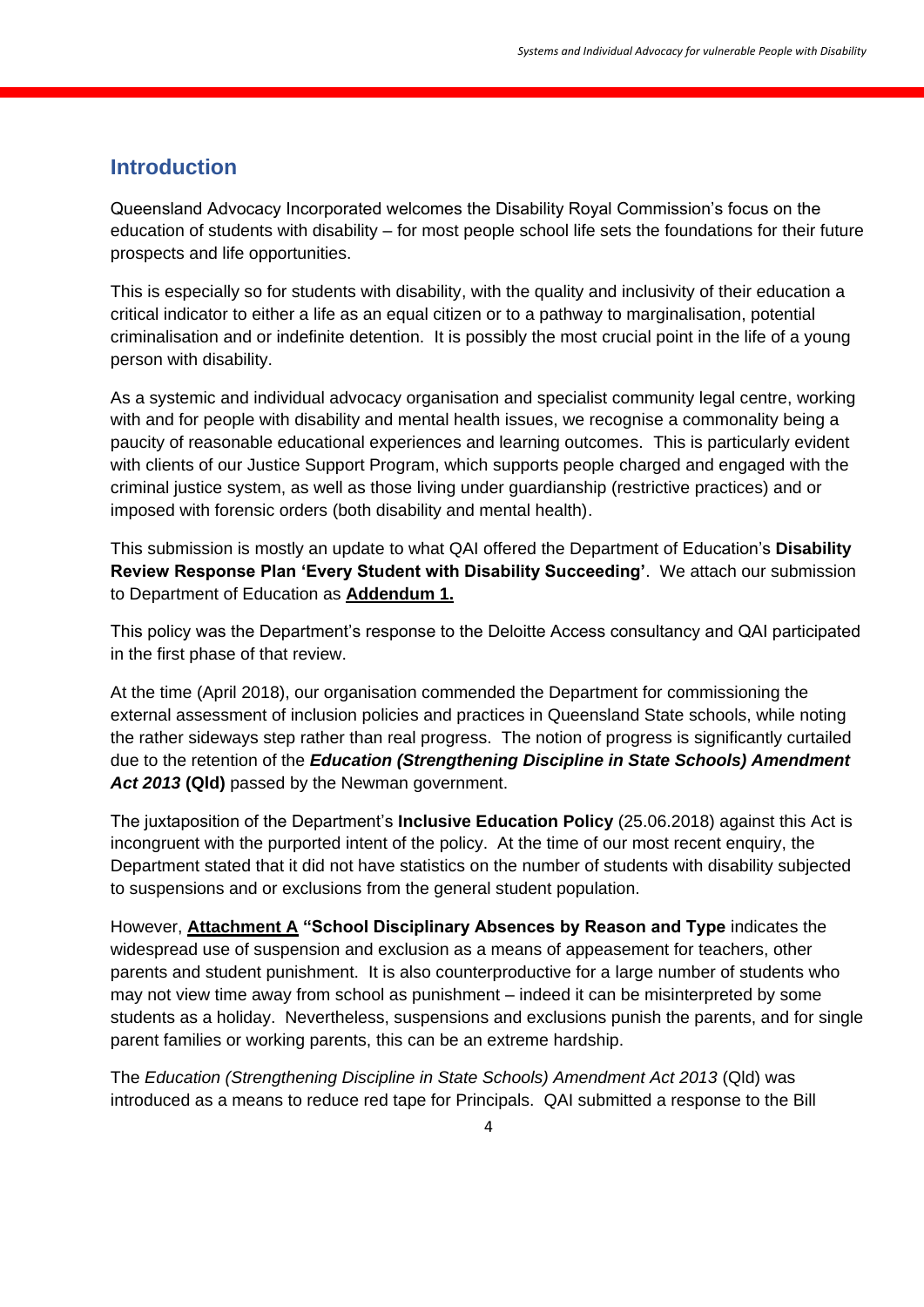arguing the Bill indicated "*a lack of concern or interest in the wellbeing of students and their families and an abdication of natural justice and supports to vulnerable students who require guidance and assistance.*

*Such misplaced attention for the ease of administrators and time-saving at the expense of the welfare and needs of students at risk is alarming and exhibits a coldly detached disregard for the future of young people. It is perhaps a lack of understanding of the seriousness and cumulative effect that suspension can have upon a student's reputation and of the risk it poses to escalated levels of exclusion. To treat suspension as an overly time laden administrative burden is to demean the serious nature of such a measure and could be viewed as a somewhat trivial matter by the student and or his or her family."*

This amendment to the *Education (General Provisions) Act 2006* (Qld) effectively doubled the period of a short term suspension from 5 days to 10 days, while at the same time removing the parents' right of review – the only avenue of appeal was via judicial review to the Supreme Court at the current cost of \$1002.90 to initiate the application, in addition to the potential for significant legal costs and the risk of an adverse costs order. The Act has been utilised further to enable Principals the right to exclude students and cancel enrolment – all to 'streamline processes and reduce red tape.' It is an outrage that students' educational needs and welfare are seen as 'red tape' and that school Principals needed to expedite their removal.

We attach our submission to this Bill as **Addendum 2.** To this we make the additional statement that it is not sufficient that students be expected to leave the school and be suspended from the moment they are notified. Many students with disability will not be able to comply with this, particularly with working parents. We also bring to the attention of Commissioners that any single working parent of a student who experiences a 10 day suspension is effectively held from school for two weeks and any subsequent suspension of the same duration expunges annual leave for the parent for the entire year. This measure jeopardises the employment of the parent and exposes the parent to potential unemployment and places the family at risk of poverty.

The Bill is still in place and has not been amended by the current government. Statistics of the number of students with disability suspended, excluded or forced into home schooling because of a failure of schools to uphold the Inclusive Education Policy is not reported. However, QAI can attest to an increase in calls from parents who have reported to our organisation that they have given up on the system and are home schooling against their aspirations and hopes for the education of their children. Most families have reported that they obtain no assistance either financially or educationally to deliver the education that the state schooling system has failed to deliver.

The Department has instigated some measures that give the appearance of softening the blow of suspension and exclusion by a range of documents to guide staff, parents and students.

The Code of School Behaviour sets out responsibilities of all members of the school community. Students, parents, schools, Principals, Regional Directors/delegates and Senior Officers of Education Qld are named in this code – the only omission appears to be teaching staff.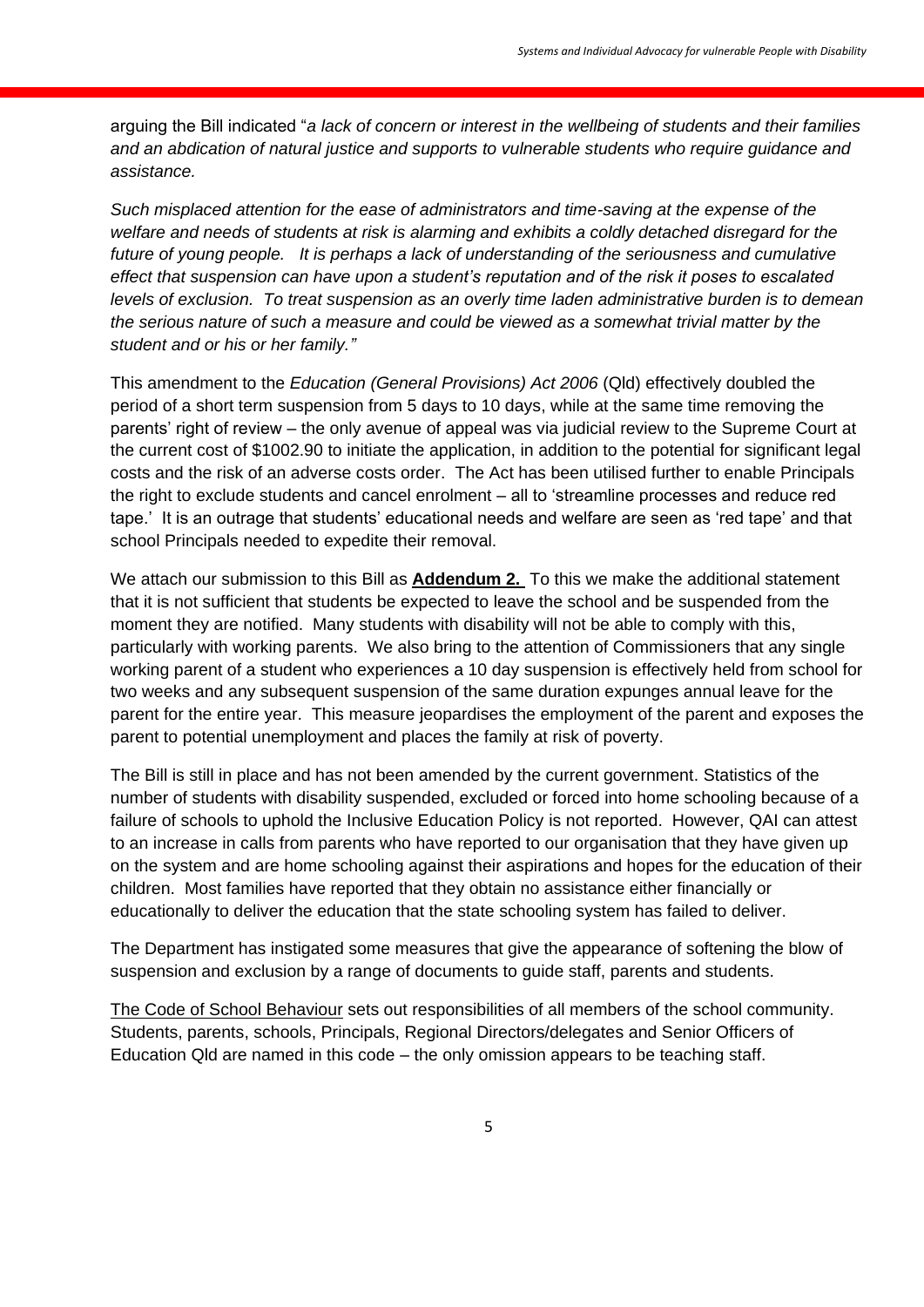This and other school and Departmental policies and procedures effectively align the student's enrolment with compliance of their parents and or caregivers:

*"Parents are expected to:*

- *show an active interest in their child's schooling and progress*
- *cooperate with the school to achieve the best outcomes for their child*
- *support school staff in maintaining a safe and respectful learning environment for all students*
- *initiate and maintain constructive communication and relationships with school staff regarding their child's learning, wellbeing and behaviour*
- *contribute positively to behaviour support plans that concern their child*."

The document then outlines Consequences for Unacceptable Student Behaviour.

A great number of complaints that come to our attention are from families who report that their children have been bullied by other students but **also by teaching staff and Principals and or Deputies.** 

There is no public statement about the consequences for unacceptable staff behaviour. While we are aware that every government department has in place disciplinary measures for staff members who do not fulfil their obligations, there is no accountability to the 'customers' of the school.

QAI does not regard students and parents as customers yet this is the term applied in Department language.<sup>1</sup>

It is a welcome improvement to see the Customer Complaints Management Framework.<sup>2</sup>

The Queensland Ombudsman Annual Report of 2017-2018 noted that in 2015-2016 their office received a total of 491 complaints, with 537 in the 2016-2017 financial year. Their annual report of 2018-19 reports 589 complaints in 2017-2018 against the Department of Education. $3$ 

We understand that the Integrity Unit of the Department of Education manages complaints about conduct of departmental staff, and we would be interested to have statistics on the number of complaints made by parents of a student with disability.

However, confidence must be instilled in the families of vulnerable students with disability that the staff entrusted with their education and care will be held to the highest standards of behaviour and conduct as the students.

 $\overline{\phantom{a}}$ 1 <https://www.qld.gov.au/education/schools/information/contact/complaint#complaints>

<sup>&</sup>lt;sup>2</sup> <http://ppr.det.qld.gov.au/pif/policies/Documents/Customer-Complaints-Management-Framework.pdf>

<sup>&</sup>lt;sup>3</sup> \*Figures differ slightly for the period when the Department of Education and Training was named Department of Education. Complaints received against Education Qld. in 2015-16 totalled 468, 2016-17 totalled 521 and in 2017-18 amounted to 540.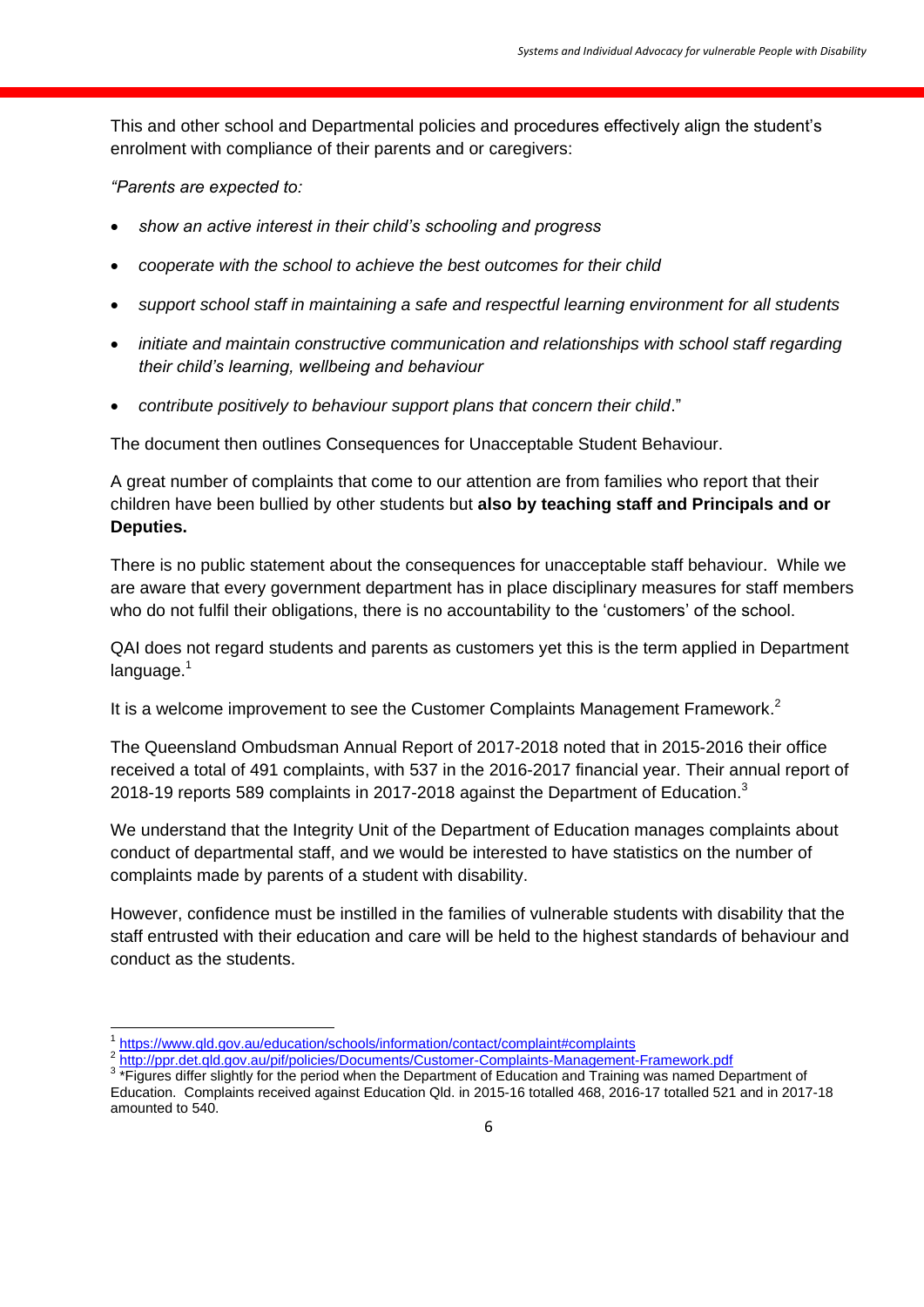QAI recommends that, in order for students with disability and their families to feel safe and have trust in the qualities of all departmental staff, the disciplinary measures against failure to uphold the code of conduct and responsible behaviour be transparent, and with timeframes for resolution of complaints. It is in the public interest to expect that departmental staff with contact with students be held to at least the same disciplinary measures and timeliness of removal from contact as students.

Another document to firmly state the position of the Department regarding Student Behaviour is the Statement of Expectations for a Disciplined School Environment. This statement and code together reinforce a somewhat zero-tolerance approach, and when combined with 'zero tolerance to bullying' may be intended to inspire confidence in some parts of a school community yet seem adversarial and fearful for others.

The language purports a positive 'whole school approach to behaviour' yet the reality for many parents will be that the most forceful and demanding parent voices will be heard in the realm of P & C meetings and be the most influential when it comes to what is seen to be 'good order and conduct in the school'.

Other 'softeners' to the rigid approach to suspension and exclusions are the 'Responsible Behaviour Guidelines' and 'Calmer classrooms'

The Responsible Behaviour Guidelines<sup>4</sup> attempt to outline a whole of school approach to positive behaviour and responses to behaviour deemed unacceptable. A three-tiered approach states that "In a supportive and well-disciplined school, approximately 80% to 90% of students require little, if any, additional support to follow the school rules and demonstrate appropriate social behaviours. Universal levels of support are provided to all students."

Targeted supports are directed to 10-15% of students considered to need occasional additional targeted support or specific adjustments or program intervention. It then states: "**Targeted support is typically delivered in small groups to the identified population."** This statement fails to specifically identify the practice, whilst labelling and stereotyping students to a specific 'identified population'. It also implies that some students wo do not require 'targeted support or specific adjustments or program intervention' will not have issues with regulating their emotional or behavioural responses and that those who do require it will therefore have potential behavioural issues!

This kind of low-level stereotyping may well have been intended to offer transparency about managing all student behaviour but has really translated into just another means to stigmatise students with disability who already experience high levels of discrimination and denunciation in schools.

The **Intensive support**/flexible learning options clearly call out students with disability by attaching demeaning descriptors such as "students with highly complex and challenging behaviours." Behaviour is a means of communication, particularly for students whose behaviour is the only or most effective means of communicating their feelings under specific circumstances and triggers.

 4 <http://behaviour.education.qld.gov.au/disciplinary-decisions/responsible-behaviour-plan/Pages/default.aspx>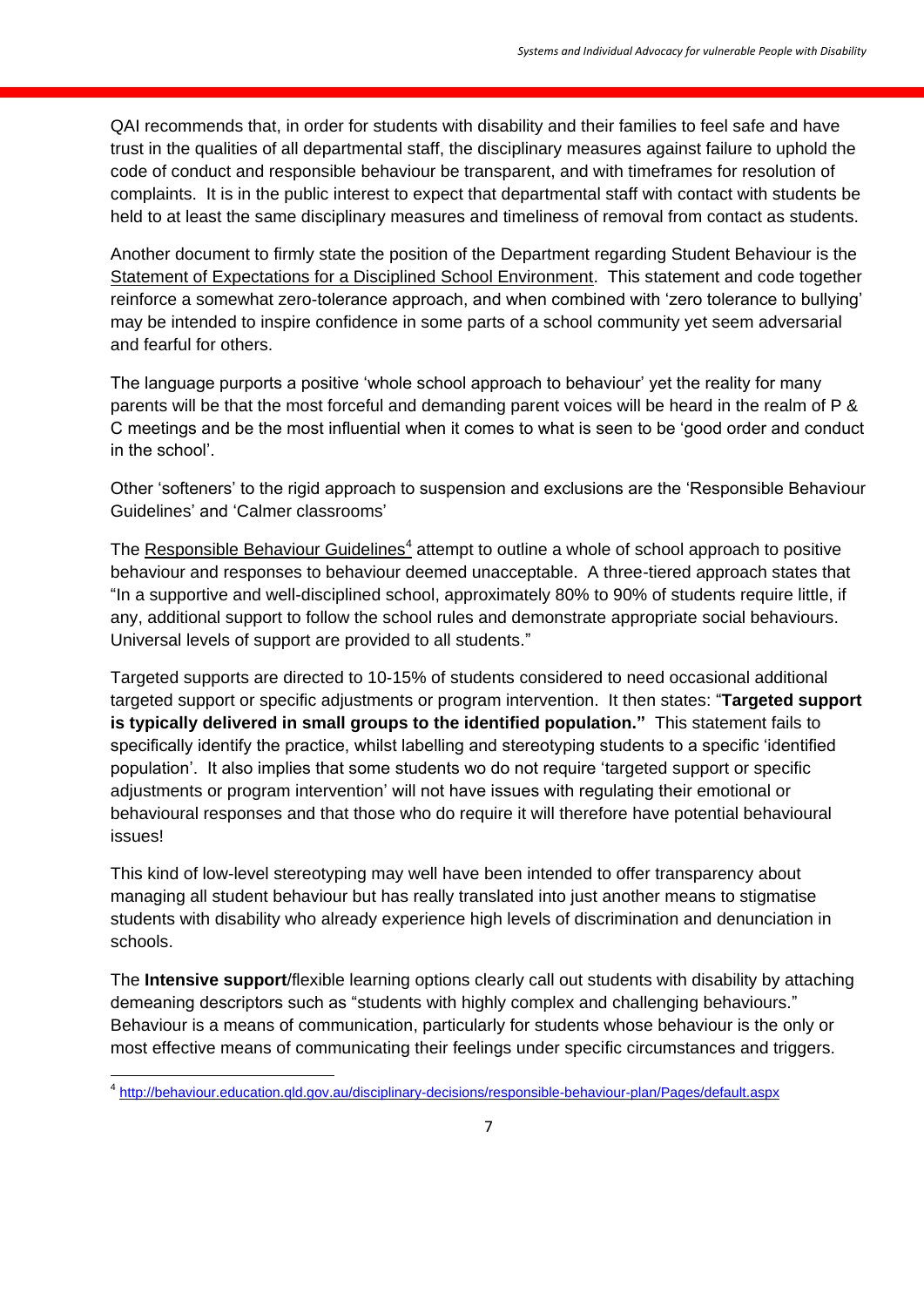The language used to describe the responses to the differing tiers give some insight into how schools that do not fully implement inclusive teaching practices will respond without making adjustments to their approaches for positive behaviour support. For example under the universal behaviour support some of the words used are:-

- *Encouraging positive aspirations, relationships and values to develop, including:*
	- *establishing effective classroom management systems that encourage acceptable behaviour; and*
	- *procedures that provide students rapid access to assistance for learning problems.*

Even this language gives the impression that students with high academic achievement may not ever exhibit any slightly untoward behaviour. Contrast this with targeted and intensive behaviour support:

*This support is provided to students who have not responded to the universal (whole-school) behaviour support processes and strategies employed by the school.*

QAI agrees that some students with disability require assistance to understand and regulate their emotional responses in times of duress, fear, anger and/or frustration. However, if the universal behaviour support is not explained in a way that makes sense to the student or delivered in ways that has meaning or purpose to the student then of course they will be escalated into the higher tiers, thus attracting the labels of 'challenging' when in fact it has been the failure of the educators to ensure the student understands and is a partner in managing those situations. In other words, all students need to have a role in their own personal control and especially students who require some curriculum and/or communication accommodation.

## **How often are children and young people with disabilities bullied?**

Children with disabilities are often more likely to be victims of bullying. More than half—62%—of students with Autism Spectrum Disorder, for example, report being bullied once a week or more. This is significantly higher than the 1 in 5 to 1 in 7 Australian students who report being bullied once a week or more $5$ 

In March 2018, a media statement from Minister Grace Grace summarized activities for schools and communities to address bullying and violence. "Schools across the state have zero tolerance to bullying and are already actively engaged in working towards this goal." Minister Grace then went on to announce a range of open days and community fairs to pledge and commit to a stance against bullying. "Queenslanders are taking a united stand to make it clear that bullying and violence are never okay, inside or outside the classroom," Ms Grace said. $6$ 

\_<br><sup>5</sup> <https://www.qld.gov.au/disability/children-young-people/bullying/bullying-disability-mental-health>

<sup>6</sup> <http://statements.qld.gov.au/Statement/2018/3/12/queensland-ramps-up-action-against-bullying>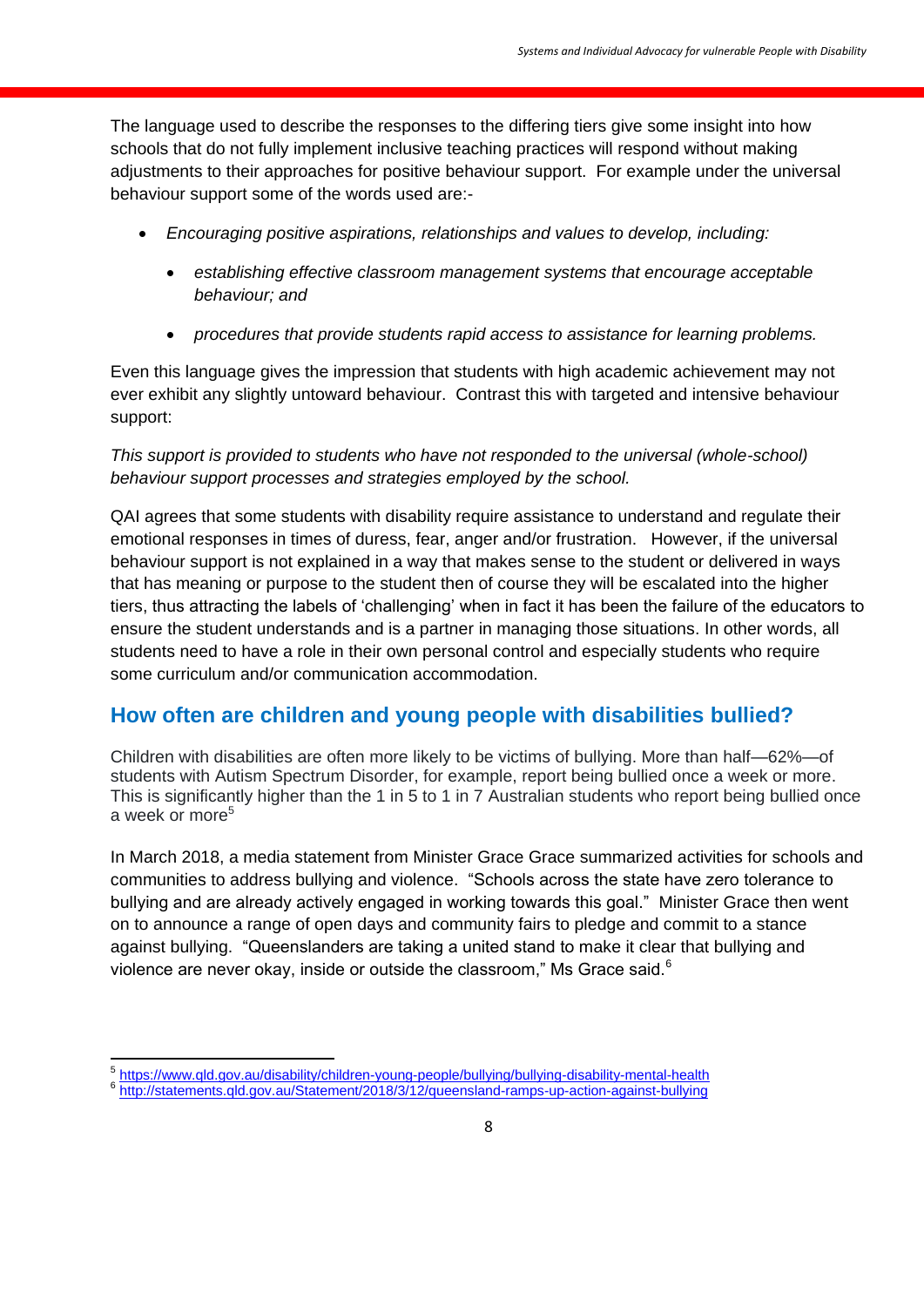A number of parents have reported to QAI their frustrations in attempting to have acknowledgement and or action taken against persistent bullying and harassment of their children with disability by other students as well as staff.

**Case study A:** One parent wrote to us and spoke of her child's feelings of betrayal by teachers who witnessed numerous serious incidents and did nothing to intervene or prevent ongoing physical, verbal and violent harassment - the worst being during Health and Physical Education "four kids throwing rocks at him". The school took no action and the family were compelled to take the matter to the police who were equally inert at handling the matter

In fact the lack of response from the school exacerbated her son's marginalisation and distrust of any of the faculty staff. Classroom bullying was not addressed at all. The types of incidents included:-

- Missiles thrown at him during class
- Rocks thrown at him during outdoor education class
- Chemicals sprayed in his face
- Sawdust blown into his face with resultant eye damage.

It must be stated that school staff that intervene when students are considered to have behaved inappropriately are routinely yelled at, verbally abused, manhandled, and humiliated often in front of peers and other teaching staff. This is bullying. When it is a student with disability the effects of this bullying can have far reaching implications – a child with autism who may be adversely affected by loud noises may react physically to escape the sensory overload. A student with a cognitive impairment of mental illness may react with fight or flight reaction to fear from such intimidation. Yet parents have complained that this is how students are responded to when receiving even minor disciplinary actions. **Who disciplines the punishers?**

#### Special school eligibility

The policy for eligibility to a segregated special school states that 'Special schools support children and young people with **intellectual disability**, and who may have other disabilities, which have a severe impact on their ability to access and participate in education.' The four criteria for entering a special school must be met:

- 1. The person has a disability as defined by the *Disability Discrimination Act* 1992 (DDA);
- 2. The person has a *severe disability* which includes an *intellectual disability***;**
- **3.** The person is unlikely to attain the **levels of development of which the person is capable unless the person receives special education;**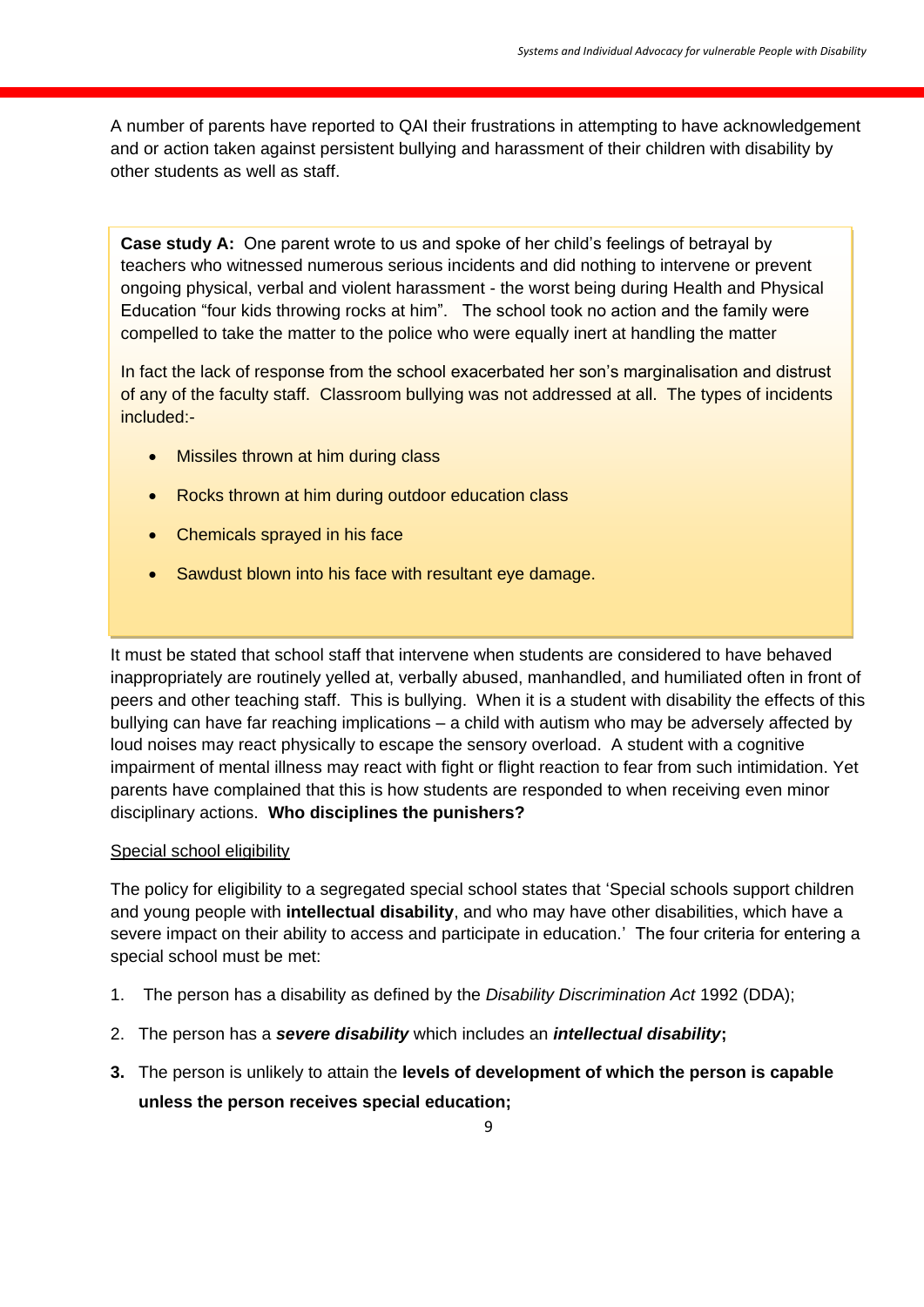4. The person's educational program is best delivered in a special school taking into account the appropriateness of this placement for the individual concerned.

Firstly, the last three criteria are discriminatory and also demean the teaching talents of regular teaching professionals who adopt inclusive teaching practices…if some can do it then so should all!

Secondly, there is no research to support special education having a positive impact on a person's learning and development and the last of all is subjective and nonsensical. However it does serve as an escape clause for school that can merely state that an unwanted student would be best served in a special setting. On the subject of parental choice of special schools we reference QPPD's "Small Choice in Rotten Apples", and also Dr Glenys Mann's evidence to the Disability Royal Commission on Tuesday 5<sup>th</sup> November, 2019.

# **Strategies systemically employed by schools to be 'rid' of Students with Disabilities**

An increasing number of students have been coerced or their parents have chosen alternatives to regular schooling due to a lack of confidence in the system.

Around 1,100 students were being home schooled in Queensland in 2013, however, by 2018, this had increased to 3,232 students.<sup>7</sup> These numbers may not tell the whole story as they only represent families who have registered to home-school their child.

Research suggests there may be significantly more families – perhaps thousands, who are homeschooling their children "off the record" (i.e. many home education families do not engage with the registration process). While it may appear that parents have chosen this course of action due to the commonly reported experiences of *curriculum not meeting needs/interests of students, social problems and or bullying, negative peer pressure, large class sizes, or different values system<sup>8</sup>* , it has been reported to us that a significant number of families have been forced to undertake home schooling because of a lack of acceptance or adjustment from any of their local schools.

#### **Case Studies**

**Case Study B**. One student who had experienced negativity, educational neglect and suspensions due to a lack of adjustments to accommodate his learning needs was about to commence high school. He was not given any assistance to transition to the high school and the parent encountered a very unwelcome response and negativity from the high school. The student had no NDIS funding for support at home yet the single parent was expected to not only educate him but do it without the very assistance that the school said they needed in order to educate her son. The parent was reasonably concerned that in reality the school just didn't want him there. One year later, the parent eventually received some support and moved to a private school.

<sup>&</sup>lt;u>.</u> <sup>7</sup> https://qed.qld.gov.au/det-publications/reports/earlyyears/Documents/home-education-registrations.XLSX <sup>8</sup> International Electronic Journal Elementary Education Vol/ 2 Issue 3, July 2010 "Fundamental element in examining a child's' right to education: a Study of home education research and regulation in Australia" Jackson and Allan.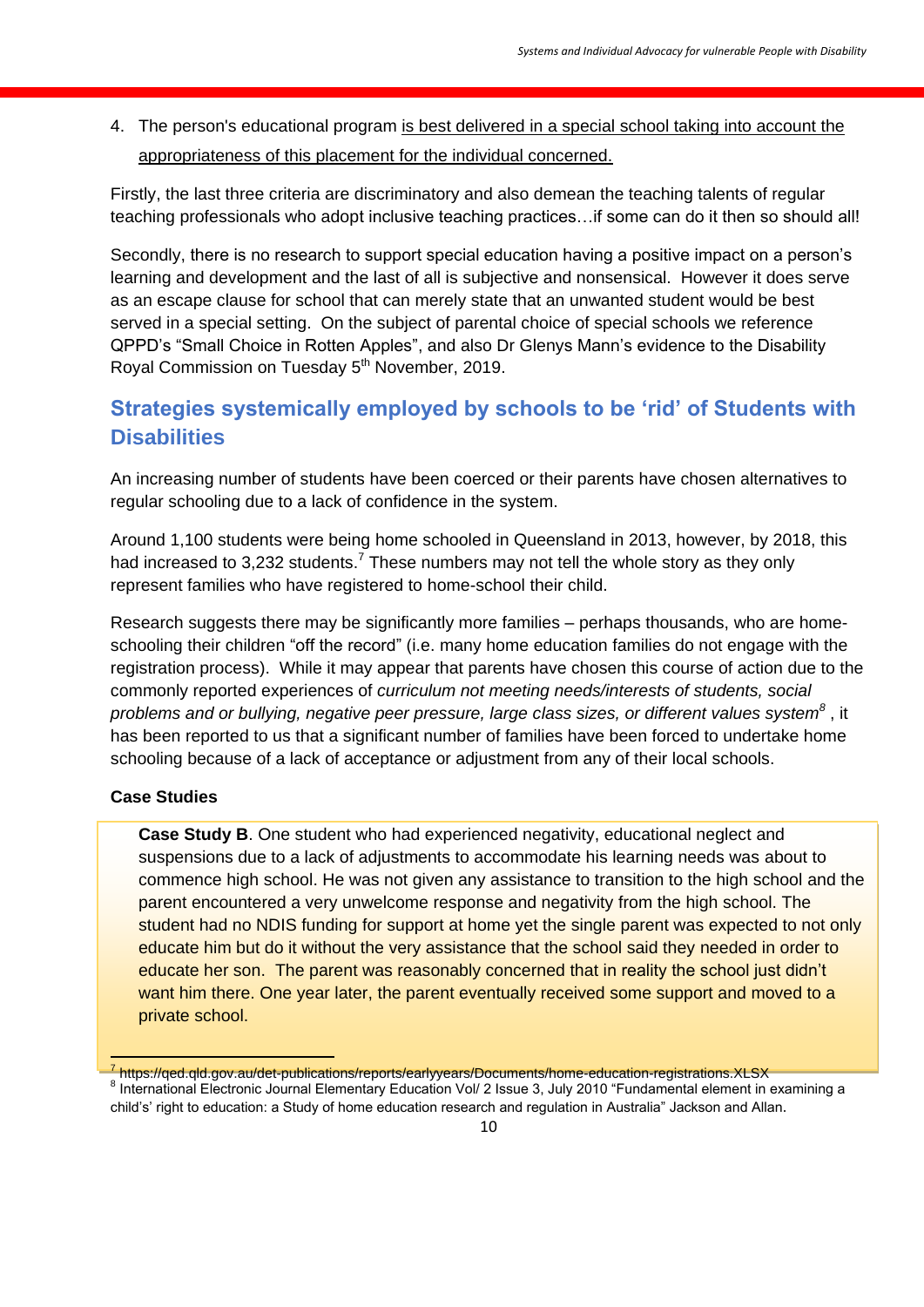**Case Study C:** Another student in year two in large country town was experiencing trauma and hyper-sensory disruption at his school. Persistent negativity, use of restrictive practice and daily suspensions were the usual routine.

Weekly meetings scheduled to discuss the child were organised at a time the parents could not attend so had very little input and decisions were made exclusively by the school. Often specialists and therapists involved with the student were also unable to attend.

 Behaviour Management Plans developed were very negative and had little focus on building skills and confidence in the student and only focussed on what actions the school staff would undertake should the student be non-complaint or disruptive. Incident reports focussed on every action of the child but omitted reference to the incidents, names of staff, or dialogue of staff (yet every utterance of the student was noted). QAI sought to have Behaviour Management Plans reworded, to be inclusive of input from the parents and their supports. QAI enlisted the support of the Department's Autism Hub to intercede with the school and region to ensure a better start to the new school year. This was relayed to us as a positive new approach.

Touching base with the family, recently we discovered that a geographical move was required due to employment reasons, and their attempt with the new local school had failed. We consider that the Autism Hub should have continued their intervention with the new school, ensured assistance to the school and the family and delivered on their assurances. This family is now home-schooling and paying a retired educator…It is NOT their choice as they dearly wish for all their children to be included in society and educated alongside their peers– but a systemic failure to ensure that schools deliver the practice touted in the Policy is failing students with disability.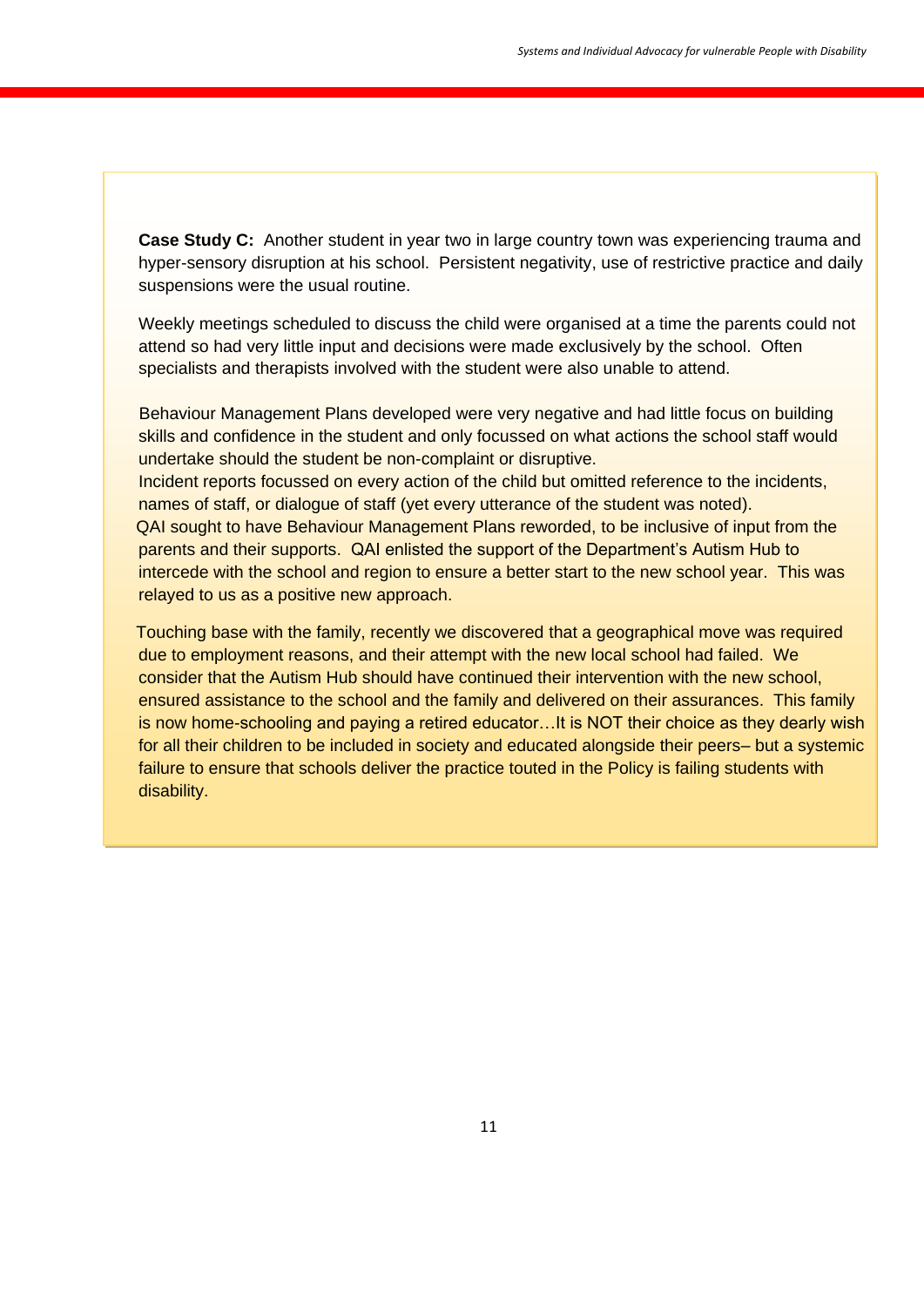In New South Wales the reason for seeking home schooling registration expressed as a percentage of the total number of applications received from 1 January 2015 to 31 December 2015

| <b>Reason for home schooling</b> | % of total applications 1 January to 31 December |
|----------------------------------|--------------------------------------------------|
| 2015                             |                                                  |
|                                  |                                                  |
| philosophical                    | 25.79%                                           |
| nil response                     | 21.70%                                           |
|                                  |                                                  |
| special learning needs           | 21.38%                                           |
| other                            | 21.38%                                           |
|                                  |                                                  |
| religious                        | 8.81%                                            |
| bullying                         | 0.94%                                            |
|                                  |                                                  |
| Total                            | 100.00%                                          |
|                                  |                                                  |

**Note:** The number of registered children includes children who have exemption from registration.

The application form for registration includes an optional question which asks applicants to provide the reason why they want to home school their child/children.

'Other' includes a range of diverse reasons that do not clearly fall within one of the other defined categories, for example, 'my child learns best in a one on one situation', or 'local school is not suitable', or 'this suits our family best.<sup>9</sup>

Much of the literature also presents as a parental choice. QPPD's paper "Small Choice in Rotten Apples" details how often the choice is this or nothing **(Attachment B).**

Australian Bureau of Statistics figures show there were 3.73 million enrolled students in 2015, across Australia, and state figures for home-schooling numbered 14,500 students, although officially the figure is possibly understated, due to families not registering. David Roy, a Newcastle University lecturer in Education, who also sits on the Home School Consultative Committee with the NSW Education Standards Authority NESA (formerly BOSTES), said he believed the number had increased to 20,000 (in 2016) as registrations increased. It is believed there could be as many as 20,000 students in Queensland alone being home schooled.

In Queensland the responsibilities for parents to home school once they register include:-

As your child's educator, you will be required to:

 $\overline{\phantom{a}}$ <sup>9</sup> Board of Studies Teaching and Educational Standards NSW - Home Schooling Data Reports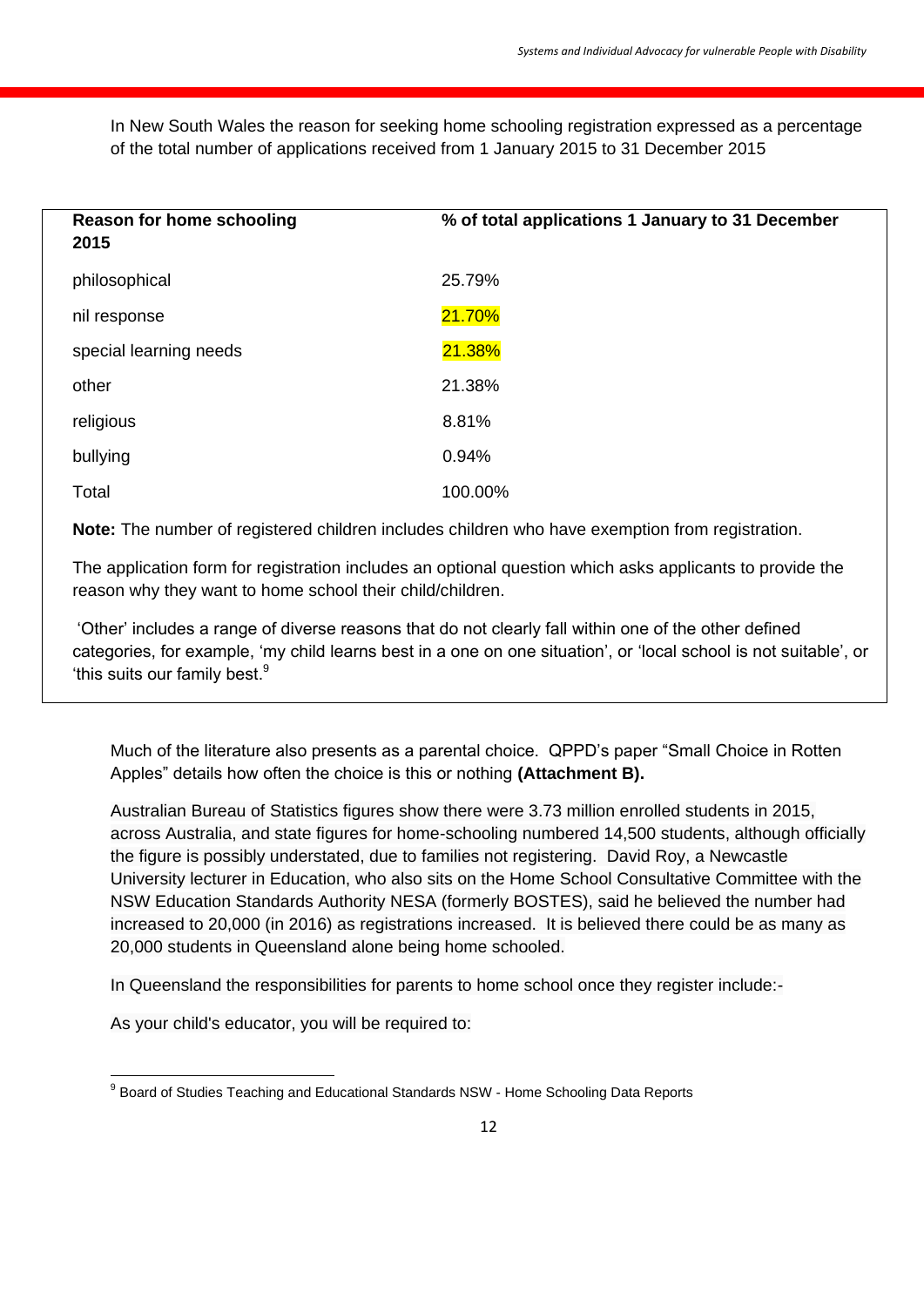- plan and implement your child's educational program
- provide a suitable learning environment
- provide the necessary resources to support their learning
- monitor and assess your child's educational progress
- continue to meet the standard conditions of registration, which includes the submission of an annual report demonstrating the educational progress of your child.
- create a proposed educational program and comply with annual reporting on the child's progress.

Parents of children registered for home education who are age equivalent to Years 7 to 12 are eligible for the annual Textbook and Resource Allowance if it was not previously paid to a school due to a child's earlier enrolment in the year.<sup>10</sup>

#### **% students with disability who have been refused enrolment**

| Across Australia                                                          | Victoria | <b>NSW</b> | Western Australia | Queensland |  |  |  |
|---------------------------------------------------------------------------|----------|------------|-------------------|------------|--|--|--|
| 12.5                                                                      | 92.      | 10.9       | 5.9               | 25.6       |  |  |  |
| Source: Children and Young People with Disability Australia <sup>11</sup> |          |            |                   |            |  |  |  |

As the survey conducted by Children and Young People with Disability Australia indicates, a large percentage of Queensland students with disabilities have experienced rejection right at the enrolment point. It is no wonder so many parents seek home schooling.

### **Harassment, Vilification and Gas-lighting of Parents**

While the experiences of parents in the educational context are not directly related to the Royal Commission's examination of violence, abuse, neglect and exploitation in the educational context, they must be considered as related to the outcomes for the students with disabilities, the 'nonchoice' decisions for home or special schooling. Parental compliance with countless requirements such as enrolment procedures, responsibilities as noted in The Code of School Behaviour and the expectation and desire to be involved in the development of student plans and the requisite attendance of meetings are **the conditions of a child's enrolment in any state school.**

As mentioned in our case studies, parents are exposed to low-level harassment that can range from expectations of attending weekly meetings (often scheduled at times that are totally unsuited to the family), and email correspondence that can be either an avalanche from the school or unanswered attempts at contact from the parent, unreasonable requests for diagnoses to fit the purposes of the school (i.e. obtain a diagnosis of autism or ADHD in order to medicate the child). Certainly if the

**.** 

<sup>&</sup>lt;sup>10</sup> https://education.qld.gov.au/schools-educators/other-education/home-education

<sup>&</sup>lt;sup>11</sup> CYDA Submission to the Royal Commission into Violence, Abuse, Neglect and Exploitation of People with Disability Education of children and young people with disability.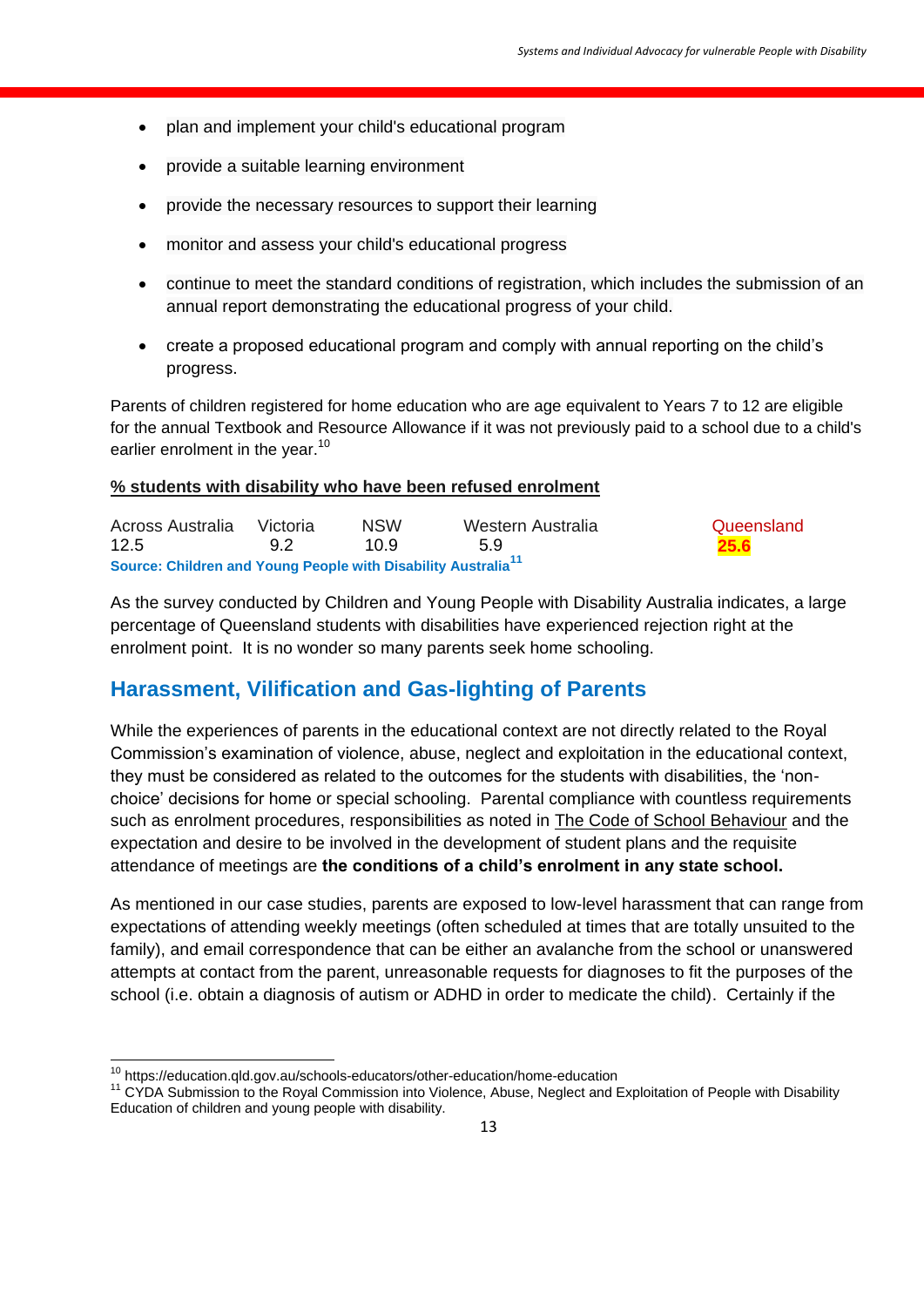family are not users of technology, email correspondence is a barrier to the development of a healthy working relationship with the school.

Common disrespectful and 'ambushing 'strategies employed to disarm parents include stacking meetings with a boardroom of educational staff, discrediting and demeaning parent knowledge and understanding their child (including what supports are best utilised and how). Other more overt behaviours that have impacted on parents have been as extreme as disclosing one parent's mental health issues to other staff; false accusations of aggression and abuse and deliberate misrepresentation of communication and or statements from parents.

These deliberate gas-lighting tactics are subversive to the development of reasonable relationships with the parents' choice of school, and undoubtedly used to discourage parents from maintaining the enrolment and placement of their child with disability. Further it is used to misconstrue the parents' involvement in the education of their children and alleges parental non-compliance with school and or department expectations. This is how schools sometimes manipulate parents and students in order to cancel the child's enrolment or force the parent to make other less desirable choices.

With this in mind it is the duty of the Disability Royal Commission to hear evidence from parents and students with disabilities about their experiences that have contributed to their departure from regular schooling.

## **Suspensions, Exclusions, Restrictive Practices and where to go?**

QAI's position on the use of Restrictive Practices (Attachment C) upon adults with disability is that it constitutes cruel, inhuman and degrading treatment in accord with the Convention against Torture Article  $16^{12}$ .

Two delegates from QAI attended the 53<sup>rd</sup> Session of the Convention against Torture in Geneva in November 2014 and presented case examples of use of Restrictive Practices on **adult** humans along with case studies of the use of Involuntary Treatment. (Attachment D Fact Sheet 7 UNCAT Treatment of Persons with Disability: Restrictive Practice and Involuntary Treatment))

It is well known that for many adults with disabilities who experience anxiety, anger, fear, and duress, that the manifestation of behaviour that can be challenging to others is an attempt to communicate those emotions. It is often the only mean they have at their disposal. I

The development of children with disabilities may take longer or be delayed. This includes their understanding of emotions that are confusing or erupting suddenly, and may be difficult for some of those children to self-regulate. How can a child regulate what they don't understand or have the coping mechanisms to control?

 $\overline{a}$ 

 $12$  Article 16 requires parties to prevent "other acts of cruel, inhuman or degrading treatment or punishment which do not amount to torture as defined in article 1" in any territory under their jurisdiction. Because it is often difficult to distinguish between cruel, inhuman, or degrading treatment or punishment and torture, the Committee regards Article 16's prohibition of such act as similarly absolute and non-derogable.[6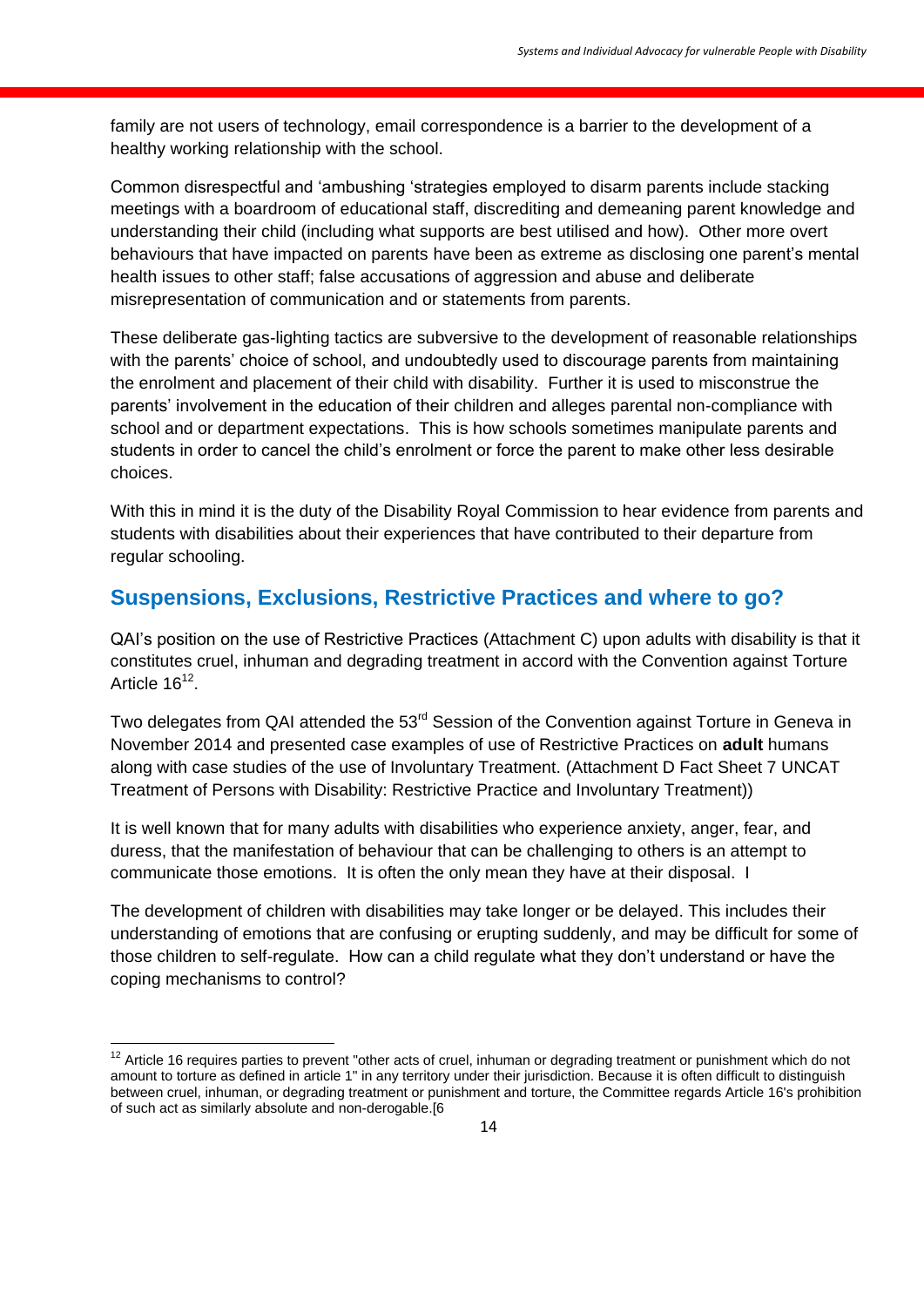It is imperative that these students above all, feel safe, nurtured, wanted, and above all, accepted for who they are, and that adults and peers are to be trusted. With trust, students experiencing these challenges will accept support and guidance because of the trust and knowing that they are cared for.

The **MAPA physical intervention** program is used on children in Queensland state schools. (see Attachment D). For any child with disability who is experiencing anxiety and escalating fear, use of these holds will only heighten those fears, create high levels of distrust and confuse the child who will undoubtedly wonder why he or she is exposed to this – regardless of their own antecedent provocative actions.

If we as a civil society committed to healthy and functional communities, continue to expose children with disabilities to cruel, inhuman and degrading treatment, what kind of life as adults are we consigning them to? Our involvements working with adults with disability subjected to these forms of abuses have given us insight into the issues that brought about such horrendous life experiences from which some of our clients have still not emerged.

Suspensions and exclusions against students with disability (particularly for those with intellectual, cognitive or mental health issues) are ineffective and harmful. As stated previously – it only punishes the parent, but is detrimental to the health and wellbeing of students who are marginalised and rejected before they've even had a chance to be accepted.

## **What is needed?**

The latest [Teaching and Learning International Survey \(TALIS\)](http://www.oecd.org/education/talis/) shows teachers across OECD countries felt professional development opportunities were particularly inadequate for teaching students with special needs. According to the TALIS report, nearly 30% of teachers in Australia work in classes where at least 10% of students have special needs. The report adds to a body of research suggesting teachers [feel unprepared to teach students with special needs](https://www.aracy.org.au/publications-resources/command/download_file/id/246/filename/Inclusive_education_for_students_with_disability_-_A_review_of_the_best_evidence_in_relation_to_theory_and_practice.pdf) in mixed-ability classrooms.<sup>13</sup>

In the TALIS report, almost one in five principals reported the quality of their school's inclusive education was hindered by a shortage of teachers who were competent in teaching students with special needs. 'Employ qualified specialist teachers' is the catchcry of the education system – QAI submits this mindset is the problem – no teacher should be 'specialist'. Good teaching and learning is for all and all classroom teachers MUST have the skills to teach all their students. In fact, a significant body of research shows that schools that include students with disability have better skilled and equipped teachers who have a range of strategies to ensure they can accommodate the needs of all. Further to this, it is a glaring insult to assume that only specialist teachers have some insight, or knowledge that other teachers do not possess.

Naturally, it may require that some expertise can be introduced to a school for particular in-service training especially if teaching to a student with sensory impairment to adapt reading material or to assist the class and the teacher to communicate by Auslan. However, the failure of the system to be 'ready' has been an excuse for over 40 years and is no longer valid. The time to prepare is long overdue.

 $\overline{a}$ <sup>13</sup> <https://theconversation.com/most-australian-teachers-feel-unprepared-to-teach-students-with-special-needs-119227>